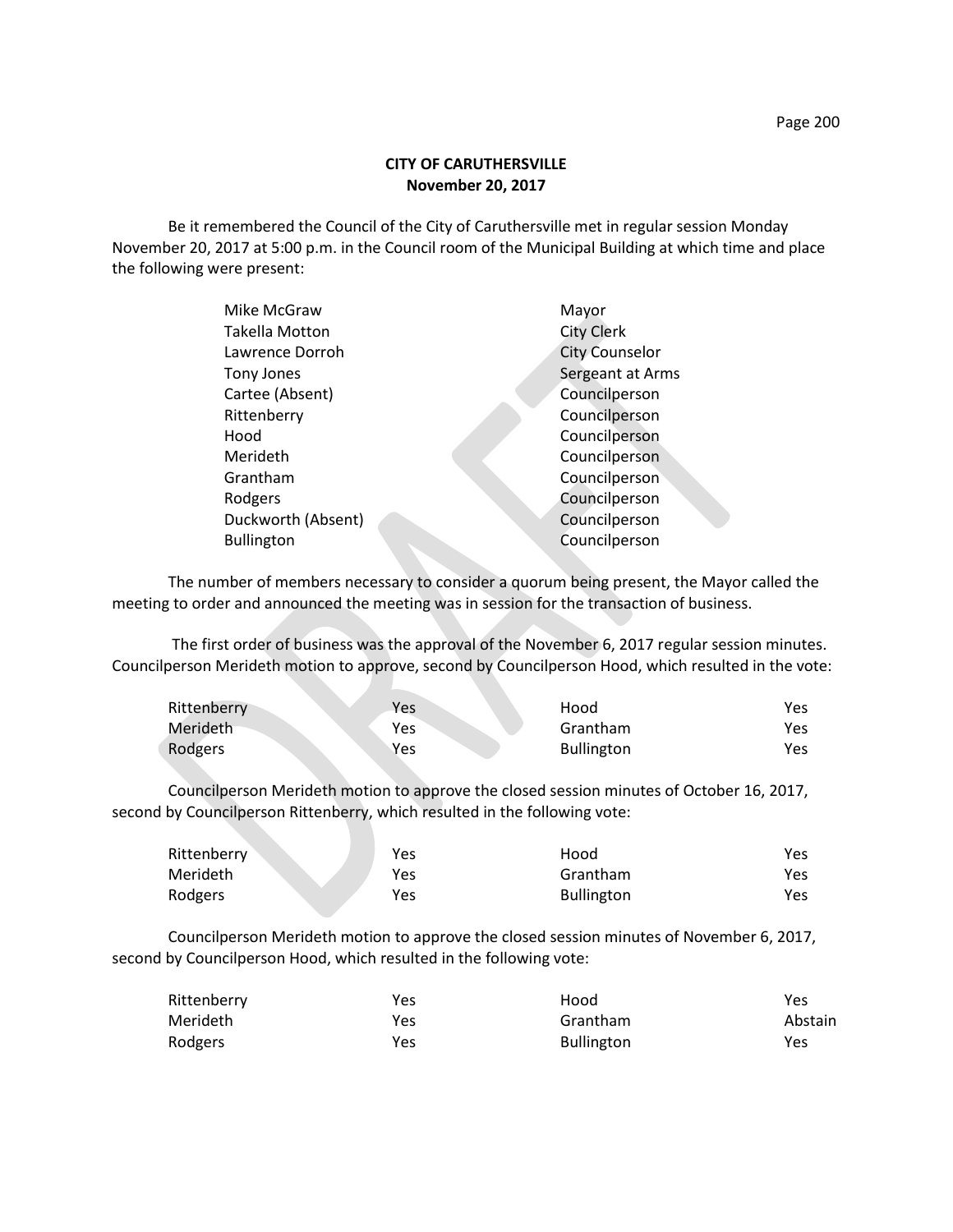## Page 201

Councilperson Rittenberry motion to approve the revised special session minutes of November 15, 2017, second by Councilperson Rodgers, which resulted in the following vote:

| Rittenberry | Yes     | Hood              | Abstain |
|-------------|---------|-------------------|---------|
| Merideth    | Abstain | Grantham          | Yes     |
| Rodgers     | Yes     | <b>Bullington</b> | Yes     |

Councilperson Merideth motion for the approval of reports and bills, second by Councilperson Bullington, which resulted in the following vote:

| Rittenberry | Yes | Hood              | Yes |
|-------------|-----|-------------------|-----|
| Merideth    | Yes | Grantham          | Yes |
| Rodgers     | Yes | <b>Bullington</b> | Yes |

Presentation of petitions, letters, and other communications; John Gilmore with Horner Shiffrin gave a presentation with video feed describing cemetery mapping. The mapping enables you to search and locate on the map the exact location of a grave, which can be done from a phone, tablet, or computer. Not only does the mapping gives you the location, but also date of birth, death, and how they've been buried, cremation or traditional. There would be a public site and a staff site of the mapping program, and they do their own backups. The cost of the program would be roughly \$13,500 including the annual fee. There are also other functionalities such as water and sewer lines, yard sales, and code violations that could be accessible. Councilperson Bullington made motion to start the process of mapping the cemetery and requesting for qualifications, second by Councilperson Grantham, which resulted in the following vote:

| Rittenberry | Yes | Hood              | Yes |
|-------------|-----|-------------------|-----|
| Merideth    | Yes | Grantham          | Yes |
| Rodgers     | Yes | <b>Bullington</b> | Yes |

Mayor's report; Counselor Dorroh has reviewed the DRA grant documents for the Exchange building, and will have to look at the best way of structuring a management agreement between the Arts Council and the City. Republic Services will not pick up Thursday, but Thursday's pick up will be on Friday and Friday's on Saturday, and so on. The Mayor recommends replacing the Recreation Center roof, which would be roughly \$70,000 plus the insurance part that has been issued. Councilperson Bullington motion to accept bids for the replacement of the roof at the Recreation Center in lieu of repairing, second by Councilperson Hood, which resulted in the following vote:

| Rittenberry | Yes | Hood              | Yes. |
|-------------|-----|-------------------|------|
| Merideth    | Yes | Grantham          | Yes. |
| Rodgers     | Yes | <b>Bullington</b> | Yes. |

Bob Khourie has been contracted to do the appraisals for the 12 lots in question for business purposes in the amount of \$600, and there will be 3 separate appraisals for the 3 entities. There was more discussion about Exit 6, and everyone is in agreement that it should be maintained. The concern is the City footing the whole bill; partnering, and community service workers were ideas that were suggested. The City offices will be closed Thursday and Friday in observance of Thanksgiving Day.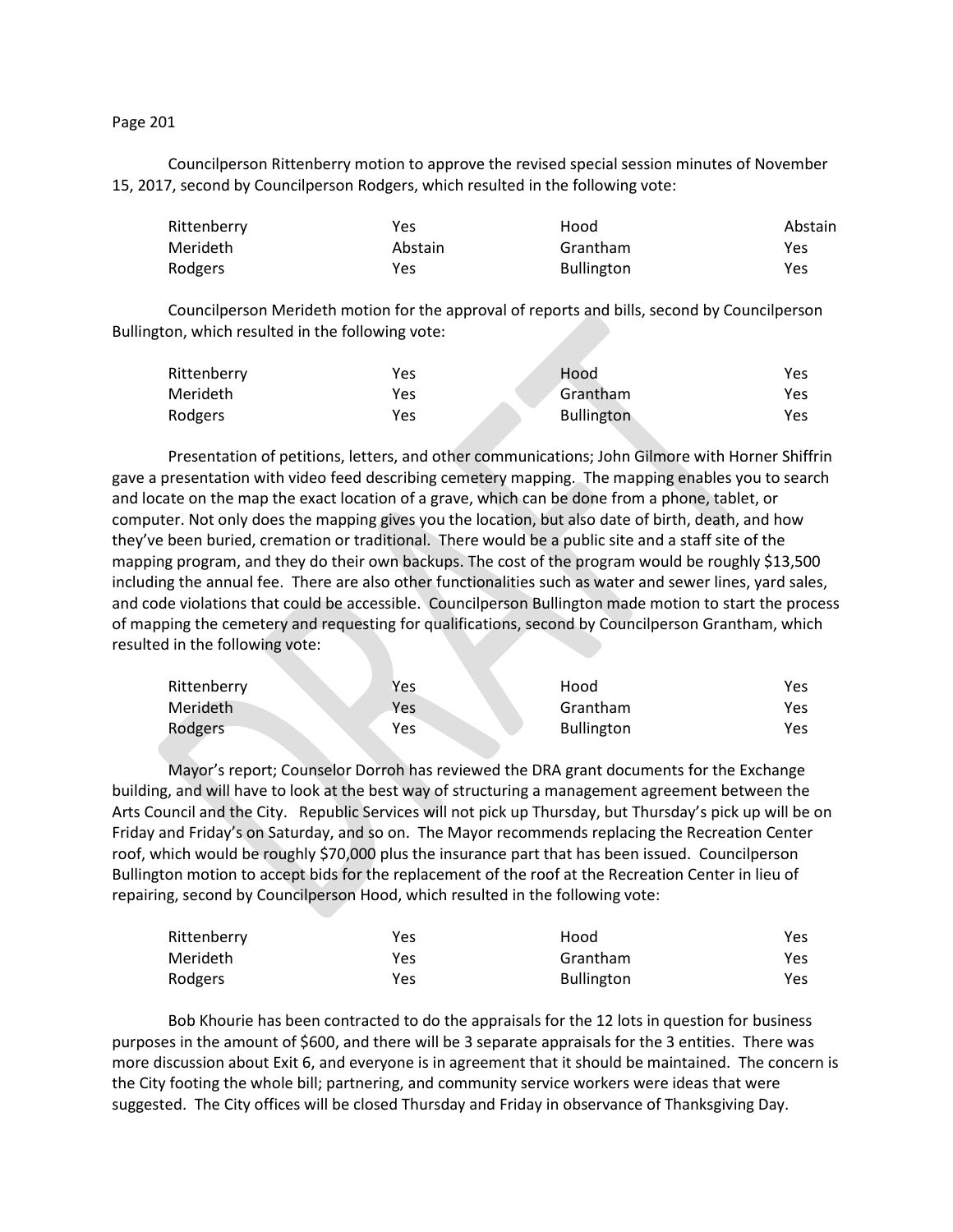Police report; new cameras will be installed that covers 4 different directions,  $13<sup>th</sup>$  and Vest, Laurant, South Ward, and the north end of town.

Fire report; There were 6 fire calls from November 13, 2017 through November 20, 2017 as follows: 11/13/17; Structure fire on East 20<sup>th</sup> St. with moderate damage, 11/14/17; Grass fire at I55 at the Cooter overpass, 11/14/17; Fire alarm sounding on Schultz, 11/15/17; Structure fire on County Road 556 which was a total loss, 11/16/17; Fire alarm sounding on Brown due to cooking odor, 11/18/17; Fire alarm sounding on Walker.

Street & Sanitation/Airport report; There was pick up of limbs and debris. The tractor and street sweeper are back in operation. The Christmas lights are being put up, and potholes are being filled. The Code Enforcement truck which was not shifting,

and the ignition switch was repaired. A road was built at the limb pile so the trucks could get through to dump. Paperwork on the STP Funds and the NPE Funds were worked on. The airport courtesy car will continue to be followed upon.

 Airport Board; Recommendation is to amend the T-hanger fees to paying \$150/month rather than the \$125/month currently, but keeping with the \$1,500 yearly. Councilperson Bullington motion to accept the recommendation, second by Councilperson Grantham, which resulted in the following vote:

| Rittenberry     | Yes | Hood              | Yes |
|-----------------|-----|-------------------|-----|
| <b>Merideth</b> | Yes | Grantham          | Yes |
| Rodgers         | Yes | <b>Bullington</b> | Yes |

Code Enforcement report; There were 10 new letters mailed, and 3 properties were abated. The Mers Goodwill volunteer continues to work with Street and Sanitation.

Park & Recreation/Armory report; The basketball sponsorships are coming in and kickball starts next week. Life guard training will continue a few days in December, and the no gun signage is up at all the parks and baseball field. There's a pipe leak in the pool, in which it may have to be shut down for a couple of days. The lowest landscaping bid for the park equipment is \$700; more companies will be contacted. There are some rules on the Armory rental application that needs updating; the Park board will be consulted on the revisions.

Library report; The parking lot is dark, Hill Electric will be checking to see what the problem is with the lights. Christmas story time has started for every Tuesday evening.

Water & Sewer report; The no parking signage will be put back up at the drive thru of the water department. The Fire Hydrant and Clarifier Projects bid process needs to be underway. Councilperson Bullington motion to start the bid process, second by Councilperson Hood, which resulted in the following vote:

| Rittenberry | Yes | Hood              | Yes |
|-------------|-----|-------------------|-----|
| Merideth    | Yes | Grantham          | Yes |
| Rodgers     | Yes | <b>Bullington</b> | Yes |